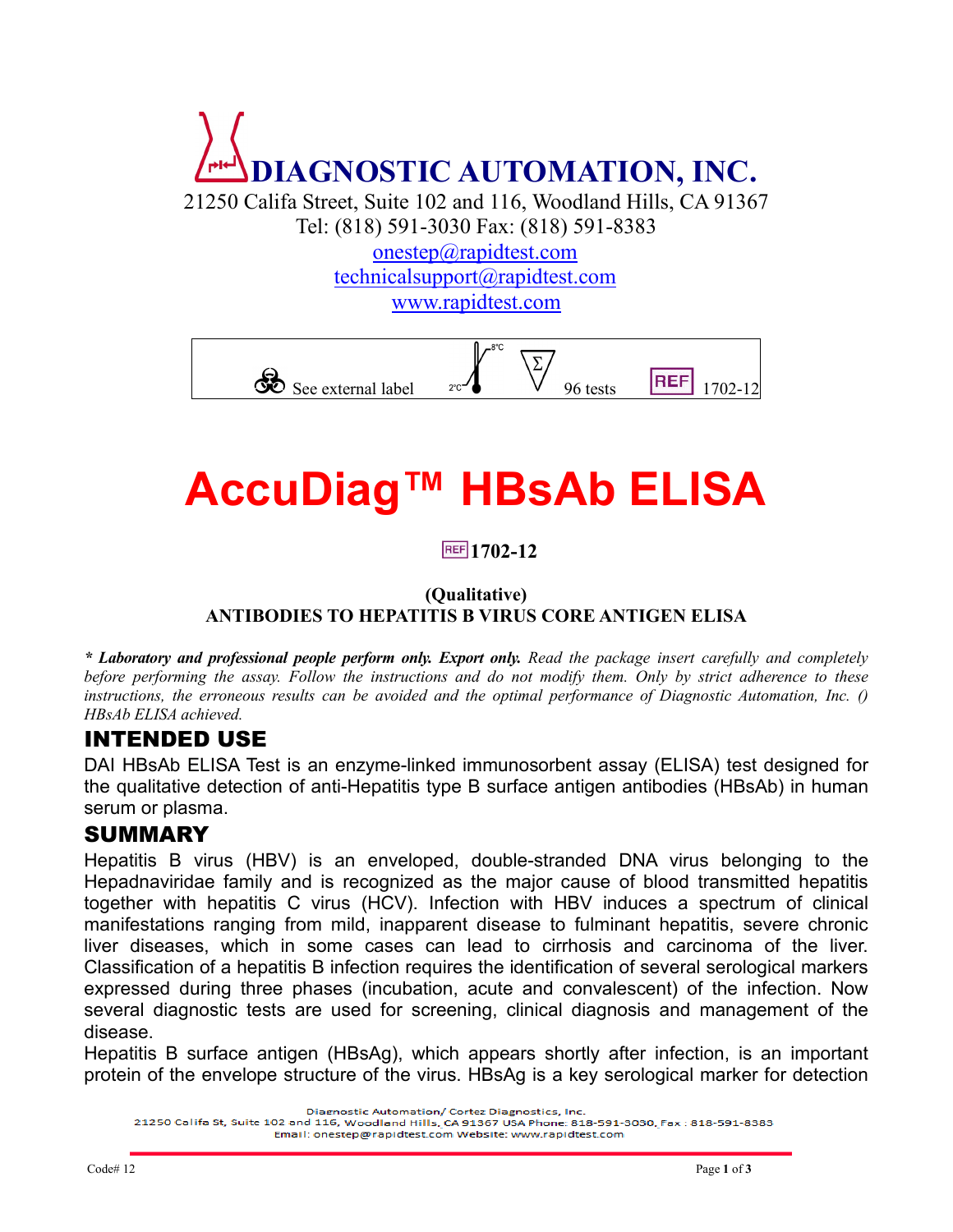and diagnosis of HBV and is detectable in blood during the acute phase of the disease. Clearance after treatment shows recovery while presence for more than half year after infection indicates possible progression to long chronic carrier stage. During the acute phase of the infection, strong immunological response develops and increasing titers of HBsAg neutralizing antibodies (anti-HBs) are marker for recovery. The serological detection of anti-HBs has become important method for the follow up of patients infected by HBV, prospective prevalence studies, and the monitoring of recipients upon vaccination with synthetic and natural HBsAg based vaccines.

#### COMPONENTS

- 1. Twelve 1x 8-well strips coated with purified HBsAg antigen. The strips are packaged in a strip holder and sealed in an envelope with desiccant.
- 2. Negative Control 0.75 ml (blue)
- 3. Positive Control 0.75 ml (pink)
- 4. HRP- HBsAg conjugate (6 ml white vial with yellow tip)
- 5. Wash buffer (25 ml) 30x concentrated
- 6. Substrate TMB solution (11 ml, black vial)
- 7. Stopping solution (11 ml, white vial with white tip)

# MATERIALS REQUIRED BUT NOT PROVIDED

Microtiter plate reader capable of measuring optical density (OD) at 450 nm either with or without a reference filter of 620-630 nm. Micropipettes capable of delivering 5-200 µl, pipette tip and deionized or distilled water.

# PREPARATION FOR ASSAY

- 1. Bring all reagents to room temperature and gently mix well.
- 2. Dilute the wash buffer (30x) with deionized or distilled water. Mix well.

# ASSAY PROCEDURE

- 1. Label negative and positive control wells. Transfer  $50\mu$  of negative control, positive control and sample to the wells, duplicate for each negative and positive.
- 2. Add 50 µl of HRP conjugate solution to each well and mix well.
- 3. Cover the wells and incubate the wells at 37°C for 60 minutes.
- 4. Vigorously shake out the liquid from the wells and wash each well 5 times with 250-300 µl diluted wash buffer.
- 5. Add 100  $\mu$ I (2 drops) TMB substrate to each well and incubate at 37°C for 10 minutes.
- 6. Add 50 µl (one drop) stop solution to each well. Gently shake wells.
- 7. Set the microplate reader wavelength at 450 nm. Measure the OD of each well. A filter of 620-690 nm can be used as a reference wavelength to optimize the assay result.

Diagnostic Automation/ Cortez Diagnostics, Inc.

21250 Califa St, Suite 102 and 116, Woodland Hills, CA 91367 USA Phone: 818-591-3030, Fax: 818-591-8383 Email: onestep@rapidtest.com Website: www.rapidtest.com